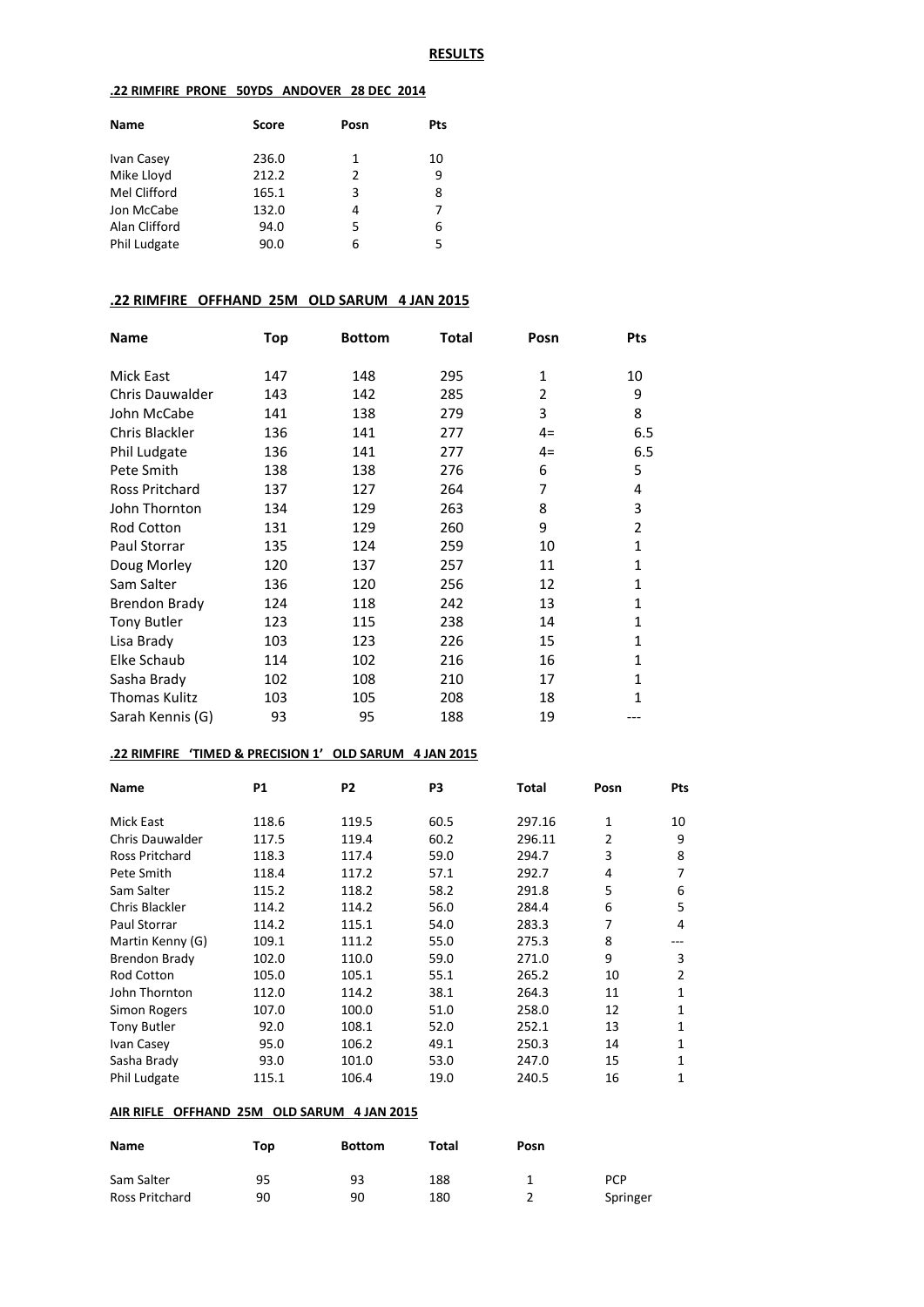## **GALLERY RIFLE (CF) OFFHAND 25M OLD SARUM 11 JAN 2015**

| <b>Name</b>          | Top     | <b>Bottom</b> | Total | Posn           | Pts          |      |
|----------------------|---------|---------------|-------|----------------|--------------|------|
| Mick East            | 147     | 148           | 295   | 1              | 10           |      |
| lan Smedley          | 148     | 140           | 288   | $\overline{2}$ | 9            |      |
| Pete Smith           | 137     | 136           | 273   | 3              | 8            |      |
| John Thornton        | 137     | 132           | 269   | 4              | 7            |      |
| Ross Pritchard       | 133     | 134           | 267   | 5              | 6            |      |
| Jason Slater         | 131     | 135           | 266   | 6              | 5            |      |
| Paul Phillips        | 130     | 135           | 265   | 7              | 4            | Iron |
| Chris Blackler       | 132     | 132           | 264   | 8              | 3            |      |
| Chris Dauwalder      | 127     | 132           | 259   | 9              | 2            |      |
| <b>Matt Grant</b>    | 119     | 129           | 248   | 10             | $\mathbf{1}$ |      |
| Olly Aldridge        | 125     | 122           | 247   | 11             | 1            | Iron |
| <b>Steve Monk</b>    | 120     | 121           | 241   | 12             | $\mathbf{1}$ |      |
| John Turnham         | 125     | 113           | 238   | 13             | $\mathbf{1}$ |      |
| Rod Cotton           | 109     | 105           | 214   | 14             | 1            |      |
| Phil Ludgate         | 102     | 110           | 212   | 15             | 1            |      |
| <b>Brendon Brady</b> | 91(14)  | 92(16)        | 183   | 16             | $\mathbf{1}$ | Iron |
| Gary Jeffries        | 135     | 39            | 174   | 17             | $\mathbf{1}$ |      |
| <b>Thomas Kulitz</b> | 84      | 73            | 157   | 18             | 1            | Iron |
| Elke Schaub          | 72      | 78            | 150   | 19             | 1            | Iron |
| Chris Blackler       | 133     | 138           | 271   | $2nd$ att      |              | Iron |
| lan Smedley          | 127(16) | 119(14)       | 246   | $2nd$ att      |              | Iron |

## **GALLERY RIFLE (CF) 'MULTI-TARGET' OLD SARUM 11 JAN 2015**

| <b>Name</b>           | Left | <b>Right</b> | <b>Total</b> | Posn  | <b>Points</b> |
|-----------------------|------|--------------|--------------|-------|---------------|
| Mick East             | 55   | 59           | 114          | 1     | 10            |
| Ian Smedley           | 55   | 57           | 112          | 2     | 9             |
| <b>Steve Monk</b>     | 54   | 54           | 108          | $3=$  | 7.5           |
| Sam Salter            | 56   | 52           | 108          | $3=$  | 7.5           |
| Chris Blackler        | 51   | 55           | 106          | 5     | 6             |
| Lloyd Davy            | 50   | 55           | 105          | 6     | 5             |
| Pete Smith            | 51   | 52           | 103          | 7     | 4             |
| Chris Dauwalder       | 50   | 49           | 99           | $8=$  | 2.5           |
| <b>Matt Grant</b>     | 52   | 47           | 99           | $8=$  | 2.5           |
| <b>Ross Pritchard</b> | 52   | 45           | 97           | $10=$ | 1             |
| <b>Paul Phillips</b>  | 38   | 54           | 92           | 12    | $\mathbf{1}$  |
| John Thornton         | 43   | 40           | 83           | 13    | 1             |
| Phil Ludgate          | 36   | 39           | 75           | 14    | 1             |
| <b>Brendon Brady</b>  | 10   | 17           | 27           | 15    |               |

## **.22 RIMFIRE BENCHREST 25M OLD SARUM 11 JAN 2015**

| <b>Name</b>        | <b>Rifle</b>       | Ammo                | <b>Score</b> | Posn           | <b>Points</b> |
|--------------------|--------------------|---------------------|--------------|----------------|---------------|
| Mick East          | <b>BSA Int Mk2</b> | SK Rifle Match      | 249.12       | 1              | 10            |
| Graham Downer      | Anschutz 54        | <b>RWS R50</b>      | 249.11       | $\overline{2}$ | 9             |
| Ross Pritchard     | Anschutz 54        | RWS Match           | 248.12       | $3=$           | 7.5           |
| Pete Smith         | Anschutz 54        | RWS Match 50        | 248.12       | $3=$           | 7.5           |
| Paul Phillips      | Anschutz 54        | <b>RWS Target</b>   | 247.15       | 5              | 6             |
| lan Smedley        | Anschutz 54        | RWS Match 50        | 245.10       | 6              | 5             |
| Ivan Casey         | Anschutz 54        | <b>CCI Mini Mag</b> | 235.8        | 7              | 4             |
| Sam Salter         | Anschutz 54        | Aquila              | 234.5        | 8              | 3             |
| Simon Aldridge     | <b>BSA Int Mk2</b> | <b>CCI Mini Mag</b> | 233.6        | 9              | 2             |
| Norman Williamson  | Anschutz 54        |                     | 231.6        | 10             | $\mathbf{1}$  |
| Mike Lloyd         | Winchester 52      | <b>RWS Target</b>   | 228.0        | 11             | 1             |
| <b>Rod Cotton</b>  | Anschutz           | CCI Mini Mag        | 223.4        | 12             | $\mathbf{1}$  |
| Lisa Brady         | Anschutz 54        | <b>CCI MiniMag</b>  | 222.3        | 13             | 1             |
| Sasha Brady        | <b>BSA Int Mk2</b> | <b>CCI Mini Mag</b> | 220.1        | 14             | 1             |
| <b>Tony Butler</b> | Anschutz 1813      | Eley Club           | 217.1        | 15             | 1             |
| Phil Ludgate       |                    |                     | 214.0        | 16             | 1             |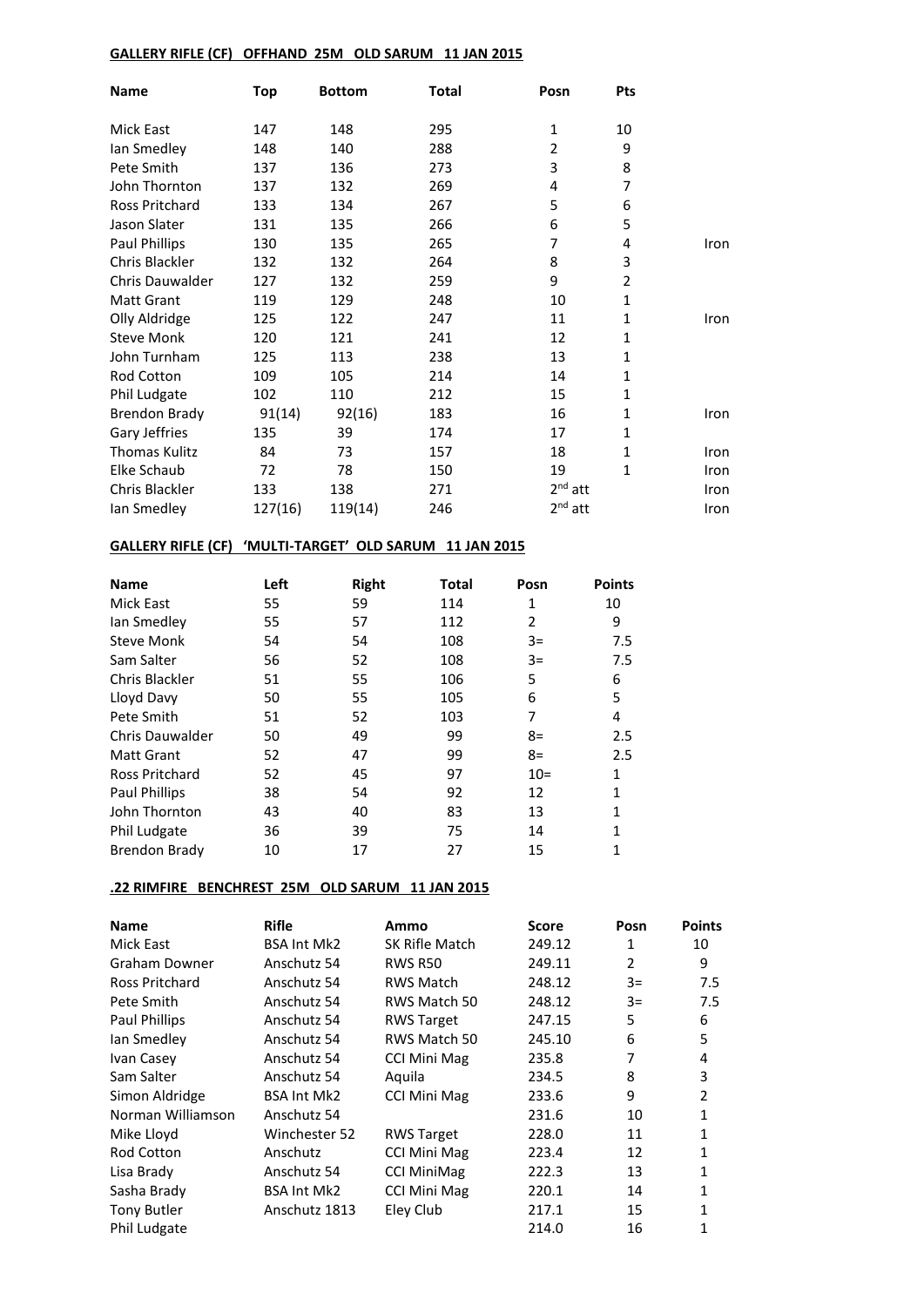#### **SPORTING RIFLE 200YDS BISLEY 18 JAN 2015**

| Name                 | Score | Posn |
|----------------------|-------|------|
| Pete Smith           | 192   | 1    |
| lan Smedley          | 191   | 2    |
| <b>Paul Phillips</b> | 181   | 3    |
| Mike Lloyd           | 178   | 4    |
| Simon Osborne        | 171   | 5    |
| Gary Jeffries        | 157   | 6    |
| Simon Rogers         | 153   | 7    |
| Graham Downer        | 145   | 8    |
| Peter Kiy            | 136   | 9    |
| Bruce Ellis          | 129   | 10   |
| Jon Boughton         | 124   | 11   |
| Lisa Brady           | 118   | 12   |
| Ivan Casey           | 117   | 13   |
| Simon Lagden         | 107   | 14   |
| Sasha Brady          | 101   | 15   |

## **MCQUEENS 200YDS BISLEY 18 JAN 2015**

| Name                  | Score | Posn |
|-----------------------|-------|------|
|                       |       |      |
| lan Smedley           | 91    | 1    |
| Pete Smith            | 88    | 2    |
| Bruce Ellis           | 81    | 3    |
| Simon Osborne         | 79    | 4    |
| Gary Jeffries         | 67    | 5    |
| <b>Paul Phillips</b>  | 65    | 6    |
| <b>Nancy Sheering</b> | 61    | 7    |
| Graham Downer         | 60    | 8    |
| <b>Thomas Kulitz</b>  | 42    | 9    |
| Simon Lagden          | 29    | 10   |
| Jon Boughton          | 20    | 11   |
| Mike Lloyd            | 19    | 12   |
| Ivan Casey            | 11    | 13   |
| Simon Rogers          | 5     | 14   |
|                       |       |      |

### **.22 RIMFIRE PRONE 50YDS ANDOVER 25 JAN 2015**

| <b>Score</b> | Posn      | Pts |
|--------------|-----------|-----|
| 233.5        | 1         | 10  |
| 211.1        | 2         | 9   |
| 197.2        | 3         | 8   |
| 195.1        | 4         | 7   |
| 146.0        | 5         | 6   |
| 109.0        | 6         | 5   |
| 206.0        | $2nd$ att |     |
|              |           |     |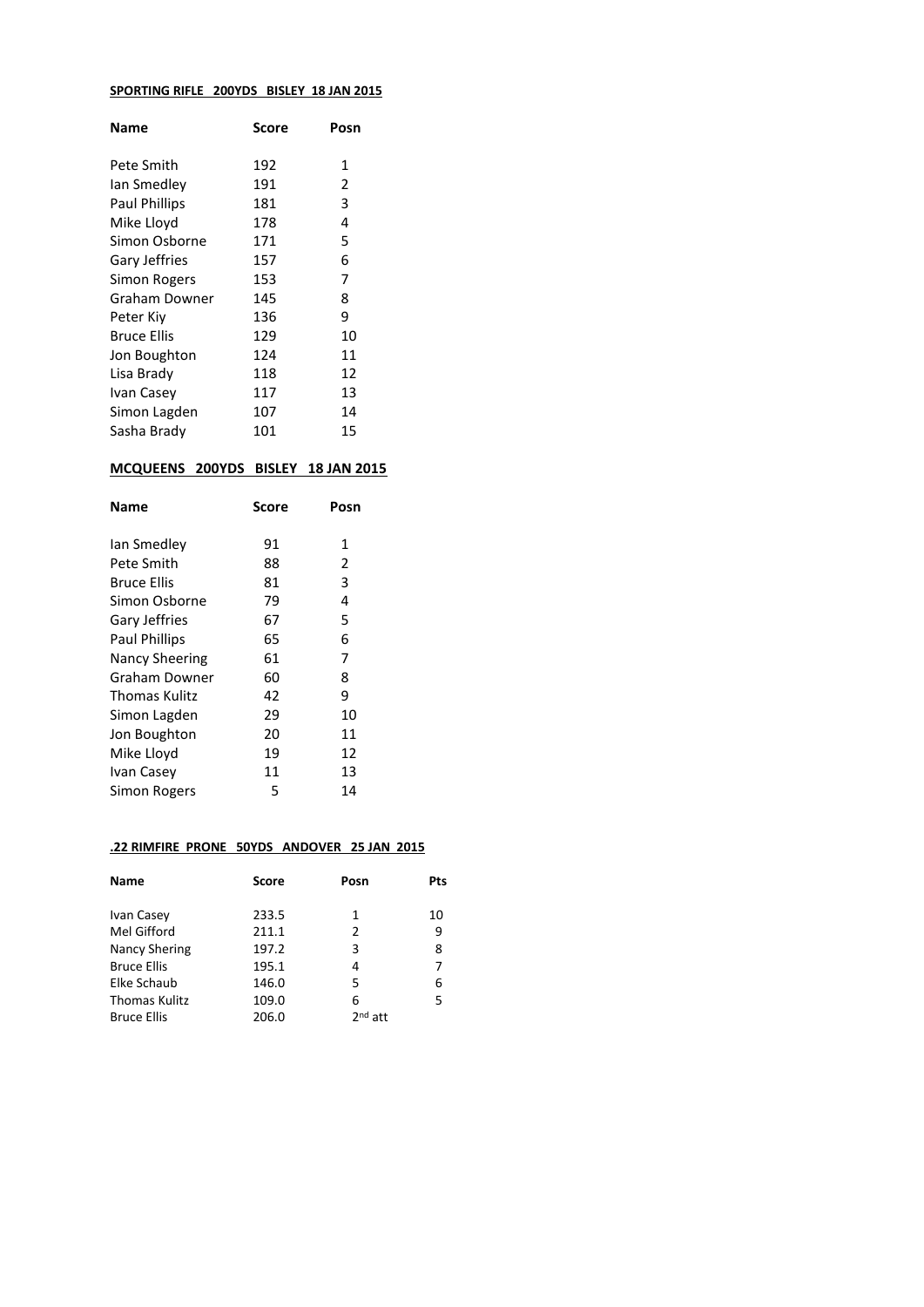## **.22 RIMFIRE OFFHAND 25M OLD SARUM 1 FEB 2015**

| <b>Name</b>            | <b>Top</b> | <b>Bottom</b> | <b>Total</b> | Posn   | <b>Pts</b>     |
|------------------------|------------|---------------|--------------|--------|----------------|
| <b>Chris Dauwalder</b> | 143        | 145           | 288          | $1=$   | 9.5            |
| Mick East              | 145        | 143           | 288          | $1=$   | 9.5            |
| <b>Steve Mercer</b>    | 145        | 140           | 285          | 3      | 8              |
| Matt Mercer            | 144        | 140           | 284          | 4      | 7              |
| lan Smedley            | 144        | 139           | 283          | 5      | 6              |
| Chris Blackler         | 139        | 130           | 279          | 6      | 5              |
| Paul Storrer           | 136        | 138           | 274          | 7      | 4              |
| <b>Ross Pritchard</b>  | 136        | 133           | 269          | 8      | 3              |
| John Thornton          | 135        | 133           | 268          | 9      | $\overline{2}$ |
| <b>Steve Monk</b>      | 131        | 129           | 260          | 10     | 1              |
| Rod Cotton             | 131        | 125           | 256          | $11 =$ | $\mathbf{1}$   |
| Dave Johnson (G)       | 131        | 125           | 256          | $11 =$ |                |
| Doug Morley            | 130        | 122           | 252          | 13     | 1              |
| Simon Lagden           | 123        | 127           | 250          | 14     | $\mathbf{1}$   |
| Paul Venus (G)         | 131        | 116           | 247          | 15     |                |
| Pete Smith             | 109        | 133           | 242          | 16     | $\mathbf{1}$   |
| Will Murray (G)        | 120        | 121           | 241          | 17     |                |
| Dan Ahern (G)          | 117        | 123           | 240          | 18     |                |
| Paul Phillips          | 126        | 110           | 236          | 19     | 1              |
| <b>Tony Butler</b>     | 116        | 117           | 233          | 20     | 1              |
| John Turnham           | 96         | 119           | 215          | 21     | $\mathbf{1}$   |

### **.22 RIMFIRE 'AMERICA MATCH' OLD SARUM 1 FEB 2015**

| <b>Name</b>            | Top | <b>Centre</b> | <b>Bottom</b> | Total | Posn           | <b>Pts</b>   |
|------------------------|-----|---------------|---------------|-------|----------------|--------------|
| Matt Mercer            | 96  | 95            | 92            | 283   | 1              | 10           |
| Mick East              | 100 | 87            | 93            | 280   | $\overline{2}$ | 9            |
| <b>Chris Dauwalder</b> | 91  | 93            | 95            | 279   | 3              | 8            |
| lan Smedley            | 96  | 90            | 92            | 278   | 4              | 7            |
| <b>Steve Mercer</b>    | 95  | 90            | 87            | 272   | 5              | 6            |
| Simon Lagden           | 89  | 89            | 91            | 269   | 6              | 5            |
| <b>Ross Pritchard</b>  | 93  | 80            | 93            | 266   | 7              | 4            |
| Sam Salter             | 89  | 86            | 87            | 262   | 8              | 3            |
| <b>Paul Phillips</b>   | 86  | 86            | 84            | 256   | 9              | 2            |
| <b>Rod Cotton</b>      | 89  | 84            | 80            | 253   | 10             | 1            |
| <b>Steve Monk</b>      | 72  | 91            | 88            | 251   | 11             | $\mathbf{1}$ |
| John Thornton          | 87  | 81            | 82            | 250   | 12             | 1            |
| Doug Morley            | 78  | 85            | 86            | 249   | 13             | $\mathbf{1}$ |
| Dave Johnson (G)       | 88  | 76            | 80            | 244   | 14             |              |
| John Turnham           | 79  | 87            | 73            | 239   | $15 =$         | 1            |
| Paul Venus (G)         | 85  | 79            | 75            | 239   | $15 =$         |              |
| Will Murray (G)        | 73  | 79            | 75            | 227   | 17             |              |
| Mick East              | 99  | 93            | 98            | 290   | $2nd$ att      |              |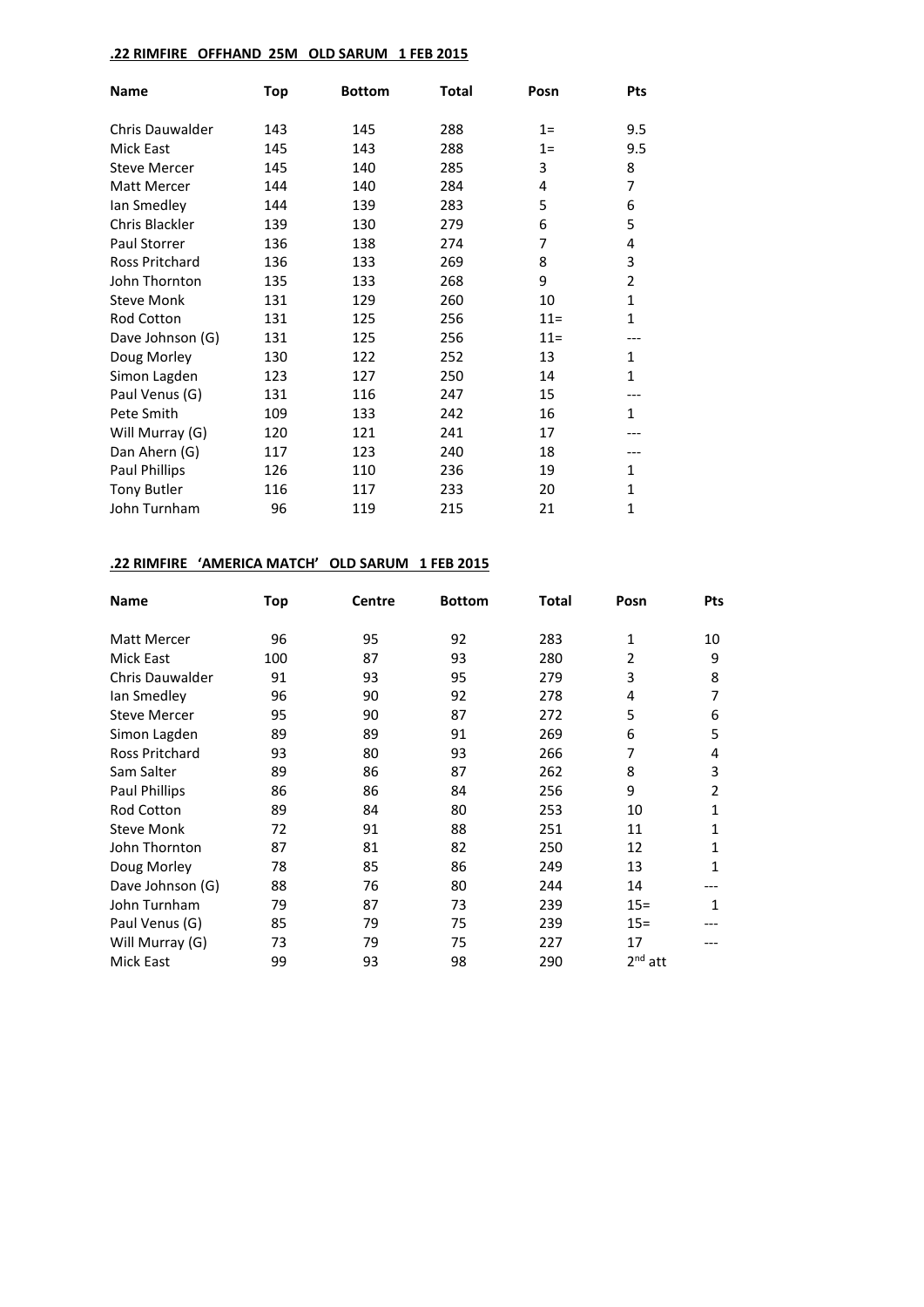## **GALLERY RIFLE (CF) OFFHAND 25M OLD SARUM 8 FEB 2015**

| <b>Name</b>            | Top     | <b>Bottom</b> | <b>Total</b> | Posn           | Pts          |
|------------------------|---------|---------------|--------------|----------------|--------------|
| Mick East              | 141     | 145           | 286          | $\mathbf{1}$   | 10           |
| lan Smedley            | 141     | 141           | 282          | $\overline{2}$ | 9            |
| Pete Smith             | 142     | 133           | 275          | 3              | 8            |
| Simon Ludgate          | 134     | 134           | 268          | $4=$           | 6.5          |
| <b>Steve Mercer</b>    | 135     | 133           | 268          | $4=$           | 6.5          |
| Chris Blackler         | 130     | 134           | 264          | $6=$           | 4.5          |
| <b>Richard Clapp</b>   | 130     | 134           | 264          | $6=$           | 4.5          |
| Ross Pritchard         | 125     | 135           | 260          | 8              | 3            |
| Paul Phillips          | 130     | 129           | 259          | 9              | 2            |
| John Thornton          | 126     | 132           | 258          | 10             | $\mathbf{1}$ |
| Jason Slater           | 132     | 125           | 257          | 11             | $\mathbf{1}$ |
| <b>Chris Dauwalder</b> | 121     | 122           | 243          | 12             | $\mathbf{1}$ |
| <b>Brendon Brady</b>   | 120     | 121           | 241          | $13=$          | $\mathbf{1}$ |
| Rod Cotton             | 124     | 117           | 241          | $13 =$         | 1            |
| Peter Kiy              | 112(16) | 119(14)       | 231          | 15             | $\mathbf{1}$ |
| John Turnham           | 102     | 121           | 223          | 16             | 1            |
| <b>Steve Monk</b>      | 101     | 120           | 221          | 17             | $\mathbf{1}$ |
| David Shepherd         | 119     | 101           | 220          | 18             | $\mathbf{1}$ |
| Doug Morley            | 123     | 84            | 207          | 19             | $\mathbf{1}$ |
| <b>Thomas Kulitz</b>   | 66      | 89            | 155          | 20             | $\mathbf{1}$ |
| ElkeSchaub             | 43      | 43            | 86           | 21             | $\mathbf 1$  |

## **GALLERY RIFLE (CF) 'TIMED & PRECISION 1' OLD SARUM 8 FEB 2015**

| <b>Name</b>            | <b>P1</b> | P <sub>2</sub> | P <sub>3</sub> | <b>Total</b> | Posn    | Pts          |
|------------------------|-----------|----------------|----------------|--------------|---------|--------------|
| Mick East              | 120.6     | 120.9          | 60.5           | 300.20       | $1=$    | 9.5          |
| lan Smedley            | 120.9     | 120.6          | 60.5           | 300.20       | $1=$    | 9.5          |
| Pete Smith             | 118.2     | 119.5          | 60.4           | 297.11       | 3       | 8            |
| Chris Blackler         | 119.4     | 118.4          | 60.1           | 297.9        | 4       | 7            |
| <b>Chris Dauwalder</b> | 115.3     | 117.3          | 60.3           | 292.9        | 5       | 6            |
| Sam Salter             | 113.0     | 117.4          | 60.3           | 290.7        | 6       | 5            |
| <b>Steve Mercer</b>    | 119.6     | 110.5          | 60.3           | 289.14       | 7       | 4            |
| Ross Pritchard         | 115.4     | 109.3          | 60.2           | 284.9        | 8       | 3            |
| Lloyd Davy             | 117.3     | 106.1          | 60.1           | 283.5        | 9       | 2            |
| <b>Steve Monk</b>      | 107.1     | 115.1          | 60.2           | 282.4        | 10      | 1            |
| Jon McCabe             | 112.1     | 110.0          | 60.2           | 282.3        | 11      | 1            |
| <b>Brendon Brady</b>   | 116.2     | 107.1          | 58.0           | 281.3        | .22 r/f |              |
| <b>Paul Phillips</b>   | 120.6     | 120.7          | 40.2           | 280.15       | 12      | 1            |
| Doug Morley            | 109.0     | 114.3          | 49.2           | 272.5        | 13      | $\mathbf{1}$ |
| Ivan Casey             | 63.0      | 115.2          | 54.0           | 232.2        | 14      | 1            |
| Simon Lagden           | 62.0      | 111.0          | 57.1           | 230.1        | 15      | 1            |

# **Separate 'comp' for 2nd attempters and iron-sighted rifles**

| Pete Smith      | 238.4  | 60.1 | 298.5  | $2nd$ att    |             |
|-----------------|--------|------|--------|--------------|-------------|
| Chris Dauwalder | 235.11 | 60.6 | 295.17 | $2nd$ att    |             |
| Simon Lagden    | 224.8  | 60.5 | 284.13 | $2^{nd}$ att |             |
| Paul Phillips   | 231.4  | 60.2 | 291.6  | 1            | Iron sights |
| Chris Blackler  | 229.1  | 49.1 | 278.2  |              | Iron sights |
| lan Smedley     | 205.1  | 37.0 | 242.1  | 3            | Iron sights |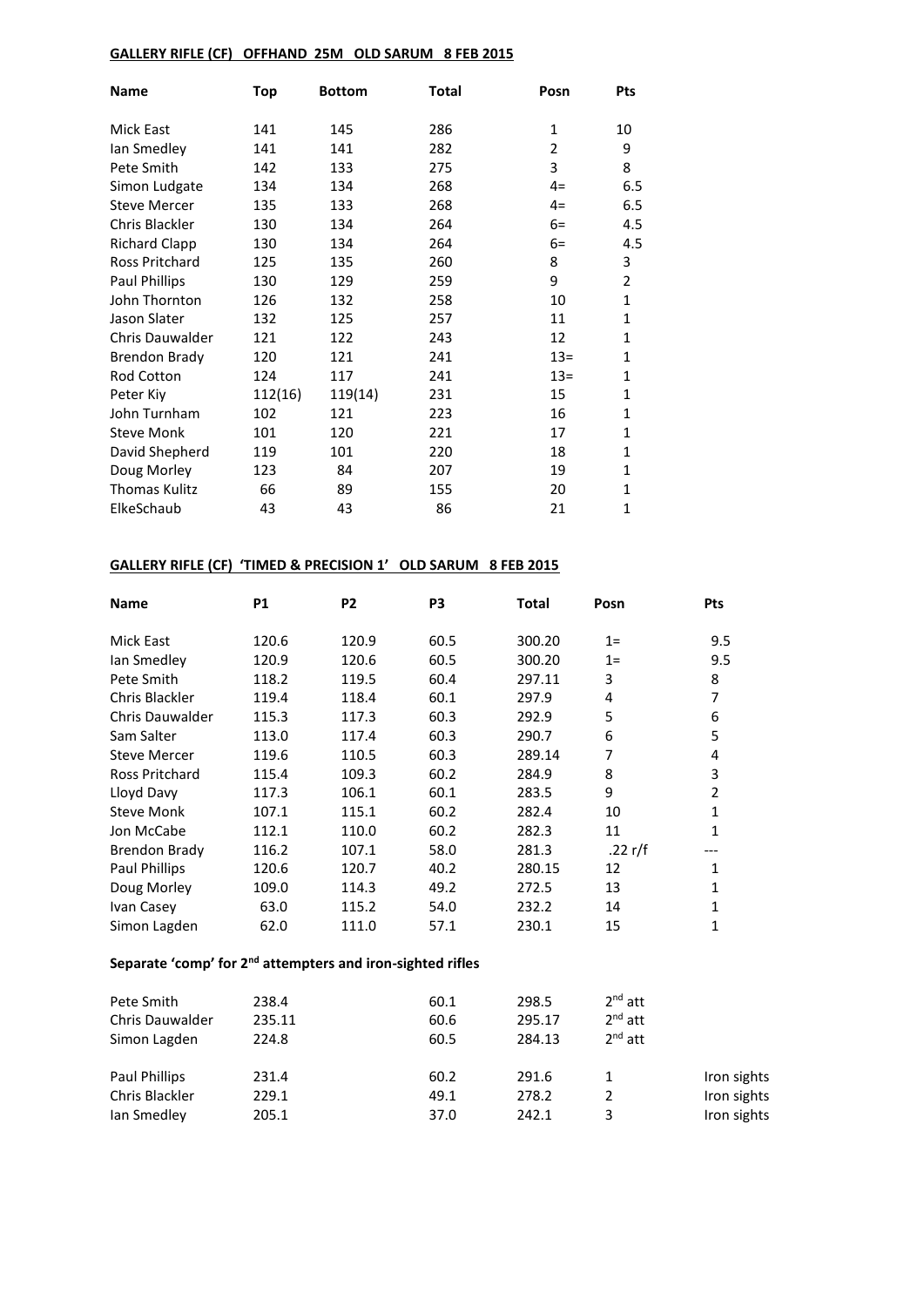## **.22 RIMFIRE BENCHREST GROUPING 25M OLD SARUM 8 FEB 2015 Any rifle**

| <b>Pts</b>   |
|--------------|
| 10           |
| 9            |
| 8            |
| 7            |
| 6            |
| 5            |
| 4            |
| 3            |
| 2            |
| $\mathbf{1}$ |
|              |

## **F CLASS 300YDS CENTURY 15 FEB 2015**

| <b>Name</b>           | <b>Class</b> | <b>Rifle</b>   | <b>Calibre</b> | <b>Bullet Wt</b> | <b>Score</b> | Posn           | Pts            |
|-----------------------|--------------|----------------|----------------|------------------|--------------|----------------|----------------|
| Mick East             | F/O          | Remmy XP100    | 6 PPC          | 68               | 75.10        | $\mathbf{1}$   | 10             |
| Ross Pritchard        | F/O          | <b>Barnard</b> | 6.5x47         | 140              | 74.10        | $\overline{2}$ | 9              |
| Sam Salter            | F/O          | <b>RPA</b>     | 6.5x55         | 139              | 74.9         | 3              | 8              |
| Ian Smedley           | F/TR         | Barnard        | .308           | 190              | 74.5         | 4              | 7              |
| Gary Jeffries         | F/O          | <b>RPA</b>     | 6.5x284        | 136              | 73.6         | 5              | 6              |
| Pete Smith            | F/TR         | Dolphin Nesika | .308           | 155              | 73.5         | 6              | 5              |
| Mick East             | F/TR         | Remmy 700      | .308           | 155              | 71.7         | 7              | $---$          |
| <b>Ross Pritchard</b> | F/TR         | Remmy 700      | .223           | 80               | 69.2         | 8              | $---$          |
| Gary Jeffries         | F/TR         | Remmy 700      | .308           | 155              | 66.2         | $9=$           | $---$          |
| Paul Phillips         | F/TR         | SGC            | .223           | 69               | 66.2         | $9=$           | $\overline{4}$ |
| Ivan Casey            | F/TR         | Remmy 700      | .223           | 69               | 63.3         | 11             | 3              |
| Graham Downer         | F/TR         | Surgeon Tac    | .308           | 175              | 58.1         | 12             | $\overline{2}$ |
| <b>Matt Grant</b>     | F/TR         | Tikka T3       | .308           | ?                | 47.2         | 13             | $\mathbf{1}$   |
| <b>Steve Monk</b>     | F/TR         | Mauser         | 7.62           | 149              | 40.0         | $14 =$         | 1              |
| Noel Smith            | F/TR         | Remmy 700      | .308           | 144              | 40.0         | $14 =$         | 1              |
| Simon Lagden          | F/TR         | Remmy 700      | .223           | 69               | 27.0         | 16             | $\mathbf{1}$   |
| Simon Lagden          | F/TR         | Mauser         | 7.62           | 149              | 61.0         | $2nd$ att      |                |
| Ivan Casey            | F/TR         | Mauser         | 7.62           | 149              | 56.1         | $2nd$ att      |                |
| <b>Matt Grant</b>     | F/TR         | Tikka T3       | .308           | ?                | 46.0         | $2nd$ att      |                |
| F/TR                  |              |                |                |                  |              |                |                |
| Ian Smedley           | F/TR         | Barnard        | .308           | 190              | 74.5         | $\mathbf{1}$   | 10             |
| Pete Smith            | F/TR         | Dolphin Nesika | .308           | 155              | 73.5         | $\overline{2}$ | 9              |
| Mick East             | F/TR         | Remmy 700      | .308           | 155              | 71.7         | 3              | 8              |
| Ross Pritchard        | F/TR         | Remmy 700      | .223           | 80               | 69.2         | 4              | $\overline{7}$ |
| Gary Jeffries         | F/TR         | Remmy 700      | .308           | 155              | 66.2         | $5=$           | 5.5            |
| <b>Paul Phillips</b>  | F/TR         | SGC            | .223           | 69               | 66.2         | $5=$           | 5.5            |
| Ivan Casey            | F/TR         | Remmy 700      | .223           | 69               | 63.3         | $\overline{7}$ | 4              |
| <b>Graham Downer</b>  | F/TR         | Surgeon Tac    | .308           | 175              | 58.1         | 8              | 3              |
| <b>Matt Grant</b>     | F/TR         | Tikka T3       | .308           | ŗ                | 47.2         | 9              | $\overline{2}$ |
| <b>Steve Monk</b>     | F/TR         | Mauser         | 7.62           | 149              | 40.0         | $10=$          | $\mathbf{1}$   |
| Noel Smith            | F/TR         | Remmy 700      | .308           | 144              | 40.0         | $10=$          | $\mathbf{1}$   |
| Simon Lagden          | F/TR         | Remmy 700      | .223           | 69               | 27.0         | 12             | $\mathbf{1}$   |
| Simon Lagden          | F/TR         | Mauser         | 7.62           | 149              | 61.0         | $2nd$ att      |                |
| Ivan Casey            | F/TR         | Mauser         | 7.62           | 149              | 56.1         | $2nd$ att      |                |
| <b>Matt Grant</b>     | F/TR         | Tikka T3       | .308           | $\overline{?}$   | 46.0         | $2nd$ att      |                |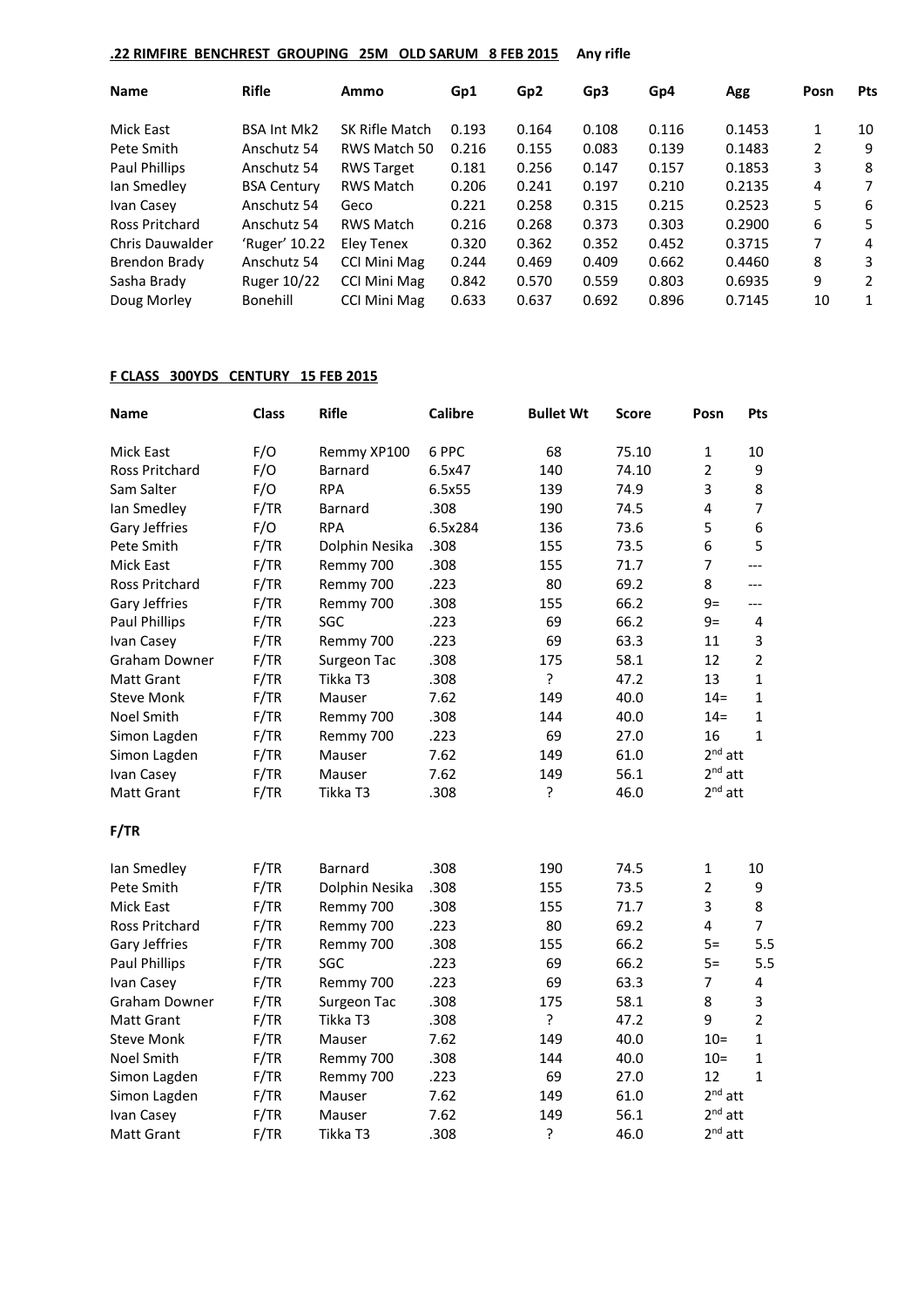## **AGGREGATE RESULTS 1 JULY 2014 – 30 JUN 2015**

**F Class Open** (Best 7 to count) A total of **26** members took part in these competitions.

| <b>Name</b>            | 10 Aug | 14 Sep         | <b>19 Oct</b>  |              | 16 Nov 14 Dec | 15 Feb         | Total                   |
|------------------------|--------|----------------|----------------|--------------|---------------|----------------|-------------------------|
| Sam Salter             |        | 9              | 6              | 8            | 5             | 8              | 36                      |
| lan Smedley            |        | 8              | 8              | 6            | 7             | 7              | 36                      |
| Gary Jeffries          | 9      | $\overline{7}$ | 3              |              | 6             | 6              | 31                      |
| <b>Mick East</b>       |        | 10             | 9              |              |               | 10             | 29                      |
| <b>Ross Pritchard</b>  |        |                | 10             | 9            |               | 9              | 28                      |
| <b>Richard Sharman</b> | 10     |                | $\overline{7}$ | 10           |               |                | 27                      |
| Pete Smith             |        |                | 5              | 7            | 9             | 5              | 26                      |
| <b>Graham Downer</b>   | 7      |                |                |              | 8             | $\overline{2}$ | 17                      |
| Julian Mackie          |        | 4              |                |              | 10            |                | 14                      |
| Ivan Casey             |        | 2              | 2              | 2            | 1             | 3              | 10                      |
| Steve Jugg             | 8      |                |                |              |               |                | 8                       |
| <b>Paul Phillips</b>   |        |                | 4              |              |               | 4              | 8                       |
| <b>Steve Winder</b>    |        | 6              | $\mathbf{1}$   |              | 1             |                | 8                       |
| Simon Lagden           |        |                |                | 5            | $\mathbf{1}$  | $\mathbf{1}$   | 7                       |
| Chris Jenks            |        | 5              | 1              |              |               |                | 6                       |
| <b>Simon Rogers</b>    | 6      |                |                |              |               |                | 6                       |
| <b>Matt Grant</b>      |        | 3              | $\mathbf{1}$   |              |               | $\mathbf{1}$   | 5                       |
| Jon Boughton           |        |                |                |              | 4             |                | 4                       |
| Mike Lloyd             |        |                |                | 4            |               |                | 4                       |
| <b>Chris Dauwalder</b> |        |                |                |              | 3             |                | 3                       |
| Jules Zanchi           |        |                |                | 3            |               |                | $\overline{\mathbf{3}}$ |
| Sasha Brady            |        |                |                |              | 2             |                | $\overline{c}$          |
| <b>Noel Smith</b>      |        |                |                |              | $\mathbf{1}$  | 1              | $\overline{c}$          |
| Ali Bamford            |        |                |                | $\mathbf{1}$ |               |                | $\mathbf{1}$            |
| <b>Brendon Brady</b>   |        |                |                |              | 1             |                | $\mathbf 1$             |
| <b>Noel Smith</b>      |        |                |                |              | $\mathbf{1}$  | 1              | $\overline{c}$          |
| <b>Steve Monk</b>      |        |                |                |              |               | $\overline{1}$ | $\mathbf{1}$            |

**F Class TR** (Best 7 to count) A total of **24** members took part in these competitions.

| <b>Name</b>            | 10 Aug | 14 Sep | <b>19 Oct</b> | 16 Nov         | 14 Dec         | 15 Feb         | Total          |
|------------------------|--------|--------|---------------|----------------|----------------|----------------|----------------|
|                        |        | 10     | 10            | 9              | 6              | 10             | 45             |
| lan Smedley            |        |        |               |                |                |                |                |
| Pete Smith             |        |        | 9             | 10             | 9              | 9              | 37             |
| Gary Jeffries          | 10     | 8      | 6             |                |                | 5.5            | 29.5           |
| <b>Mick East</b>       |        | 9      | 8             |                |                | 8              | 25             |
| <b>Graham Downer</b>   | 9      |        |               |                | 8              | 3              | 20             |
| Ivan Casey             |        | 3      | 5             | 5              | $\mathbf{1}$   | 4              | 18             |
| Julian Mackie          |        | 5      |               |                | 10             |                | 15             |
| Paul Phillips          |        |        | 7             |                |                | 5.5            | 12.5           |
| <b>Steve Winder</b>    |        | 7      | 2.5           |                | $\mathbf{1}$   |                | 10.5           |
| Chris Jenks            |        | 6      | 4             |                |                |                | 10             |
| Simon Lagden           |        |        |               | 8              | $\mathbf{1}$   | $\mathbf{1}$   | 10             |
| <b>Matt Grant</b>      |        | 4      | 2.5           |                |                | $\overline{2}$ | 8.5            |
| <b>Simon Rogers</b>    | 8      |        |               |                |                |                | 8              |
| Mike Lloyd             |        |        |               | $\overline{7}$ |                |                | 7              |
| <b>Ross Pritchard</b>  |        |        |               |                |                | 7              | 7              |
| Sam Salter             |        |        |               |                | 7              |                | 7              |
| Jules Zanchi           |        |        |               | 6              |                |                | 6              |
| Jon Boughton           |        |        |               |                | 5              |                | 5              |
| Ali Bamford            |        |        |               | 4              |                |                | 4              |
| <b>Chris Dauwalder</b> |        |        |               |                | 4              |                | 4              |
| Sasha Brady            |        |        |               |                | 3              |                | 3              |
| <b>Brendon Brady</b>   |        |        |               |                | $\overline{2}$ |                | $\overline{2}$ |
| Noel Smith             |        |        |               |                | $\mathbf{1}$   | $\mathbf{1}$   | $\overline{2}$ |
| <b>Steve Monk</b>      |        |        |               |                |                | 1              | 1              |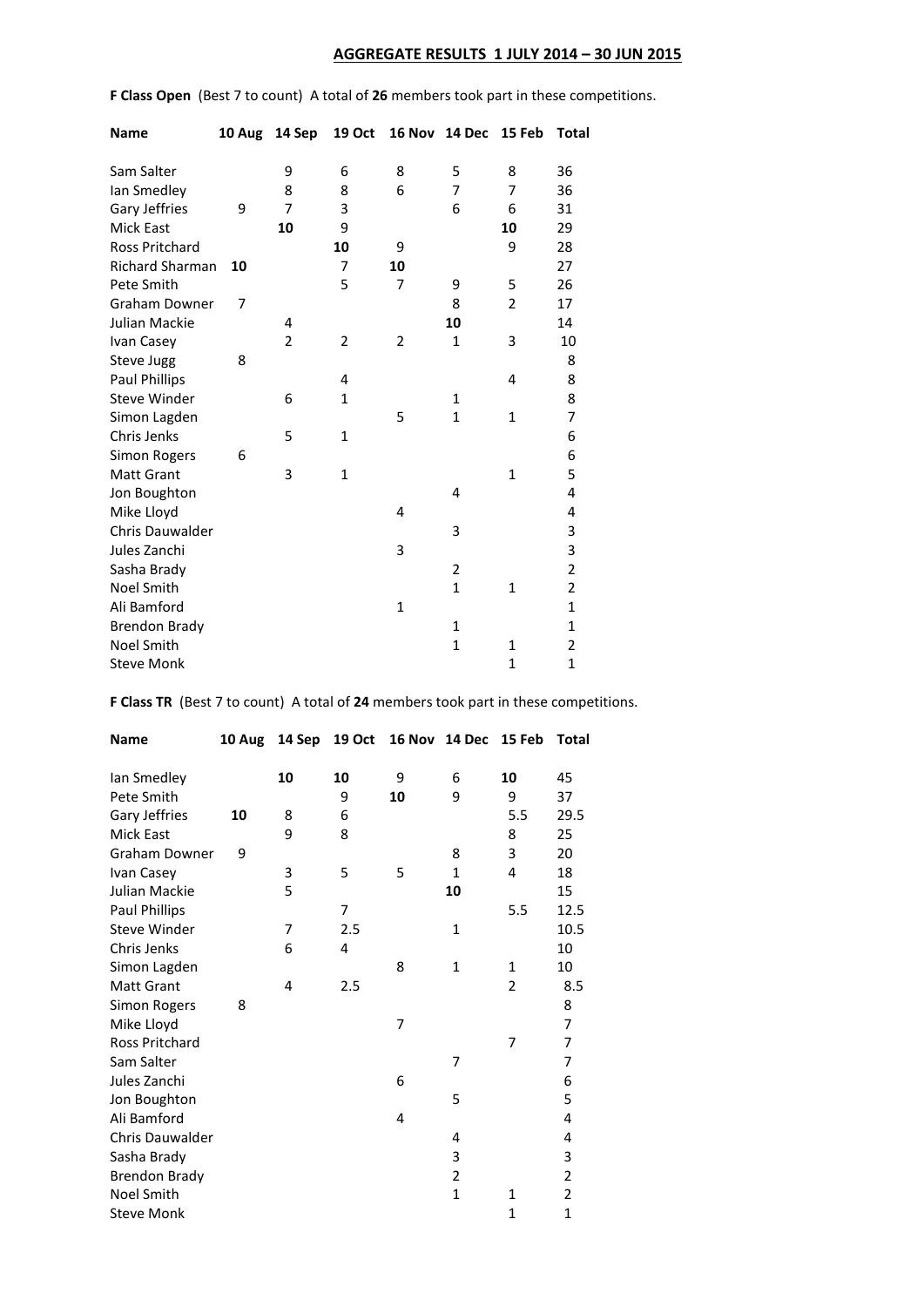| Name                  |    |    |    |    | 13 Jul 31 Aug 28 Sep 9 Nov 30 Nov 28 Dec |    | 25 Jan Total |    |
|-----------------------|----|----|----|----|------------------------------------------|----|--------------|----|
| Ivan Casey            | 7  | 6  | 5  | 8  | 9                                        | 10 | 10           | 55 |
| Pete Smith            |    | 10 | 8  |    | 10                                       |    |              | 28 |
| Paul Phillips         | 9  | 9  | 9  |    |                                          |    |              | 27 |
| Mike Lloyd            |    |    |    | 9  | 8                                        | 9  |              | 26 |
| James Bowhill         | 10 |    | 3  | 10 |                                          |    |              | 23 |
| <b>Nancy Sheering</b> |    |    | 6  | 7  |                                          |    | 8            | 21 |
| Mel Clifford          |    |    |    |    |                                          | 8  | 9            | 17 |
| <b>Thomas Kulisz</b>  | 5  |    | 4  |    | 3                                        |    | 5            | 17 |
| Jason Slater          |    | 8  | 7  |    |                                          |    |              | 15 |
| Ian Smedley           | 8  | 7  |    |    |                                          |    |              | 15 |
| JohnMcCabe            |    |    |    |    | $\overline{7}$                           | 7  |              | 14 |
| Philip Ludgate        | 4  | 5  |    |    |                                          | 5  |              | 14 |
| <b>Bruce Ellis</b>    |    |    |    | 6  |                                          |    | 7            | 13 |
| Elka Schaub           |    |    | 1  |    | 6                                        |    | 6            | 13 |
| Julian Mackie         |    |    | 10 |    |                                          |    |              | 10 |
| <b>Tom Raud</b>       | 6  |    | 2  |    |                                          |    |              | 8  |
| Alan Clifford         |    |    |    |    |                                          | 6  |              | 6  |
| John Fenston          |    |    |    | 5  |                                          |    |              | 5  |
| Jason Vaughan         |    |    |    |    | 5                                        |    |              | 5  |
| Rod Cotton            |    |    |    |    | 4                                        |    |              | 4  |
| Simon Lagden          |    |    |    | 4  |                                          |    |              | 4  |
| Simon Raud            | 3  |    | 1  |    |                                          |    |              | 4  |
|                       |    |    |    |    |                                          |    |              |    |

**.22 Rimfire – Benchrest** (Best 6 to count) A total of **30** members took part in these competitions.

| <b>Name</b>            | 21 Sep         |                | 26 Oct 2 Nov   | 23 Nov | 11 Jan         | 8 Feb          | Total        |
|------------------------|----------------|----------------|----------------|--------|----------------|----------------|--------------|
| <b>Mick East</b>       | 9              |                | 9.5            | 10     | 10             | 10             | 48.5         |
| lan Smedley            | 10             | 10             | 7              | 5      | 5              | 7              | 44           |
| Pete Smith             |                | 9              |                | 9      | 7.5            | 9              | 34.5         |
| <b>Paul Phillips</b>   | 7              |                |                | 8      | 6              | 8              | 29           |
| Ross Pritchard         |                |                | 9.5            |        | 7.5            | 5              | 22           |
| Ivan Casey             |                | 8              |                |        | 4              | 6              | 18           |
| <b>Chris Dauwalder</b> |                | 5              | 8              |        |                | 4              | 17           |
| <b>Tony Butler</b>     | 6              | 4              | 4              |        | $\mathbf{1}$   |                | 15           |
| <b>Graham Downer</b>   |                |                | 6              |        | 9              |                | 15           |
| <b>Rod Cotton</b>      | 4              | 3              | $\overline{2}$ |        | 1              |                | 10           |
| Sam Salter             |                | $\overline{7}$ |                |        | 3              |                | 10           |
| <b>Simon East</b>      | 8              |                |                |        |                |                | 8            |
| Doug Morley            |                |                |                | 7      |                | $\mathbf{1}$   | 8            |
| Simon Aldridge         |                |                | 5              |        | $\overline{2}$ |                | 7            |
| Julian Mackie          |                |                |                | 6      |                |                | 6            |
| Simon Porter           |                | 6              |                |        |                |                | 6            |
| Tom Raud               | 5              |                |                |        |                |                | 5            |
| <b>Harold Isaac</b>    | 3              |                | $\mathbf{1}$   |        |                |                | 4            |
| <b>Steve Mercer</b>    |                |                |                | 4      |                |                | 4            |
| Olly Aldridge          |                |                | 3              |        |                |                | 3            |
| <b>Brendon Brady</b>   |                |                |                |        |                | 3              | 3            |
| Sasha Brady            |                |                |                |        | $\mathbf{1}$   | $\overline{2}$ | 3            |
| John Fenston           |                | 2              | 1              |        |                |                | 3            |
| Simon Raud             | $\overline{2}$ |                |                |        |                |                | 2            |
| <b>Matt Grant</b>      |                | $\mathbf{1}$   |                |        |                |                | 1            |
| Josh Winder            |                |                | 1              |        |                |                | 1            |
| Norman Williamson      |                |                |                |        | $\mathbf{1}$   |                | 1            |
| Mike Lloyd             |                |                |                |        | $\mathbf{1}$   |                | $\mathbf{1}$ |
| Lisa Brady             |                |                |                |        | $\mathbf{1}$   |                | 1            |
| Phil Ludgate           |                |                |                |        | 1              |                | 1            |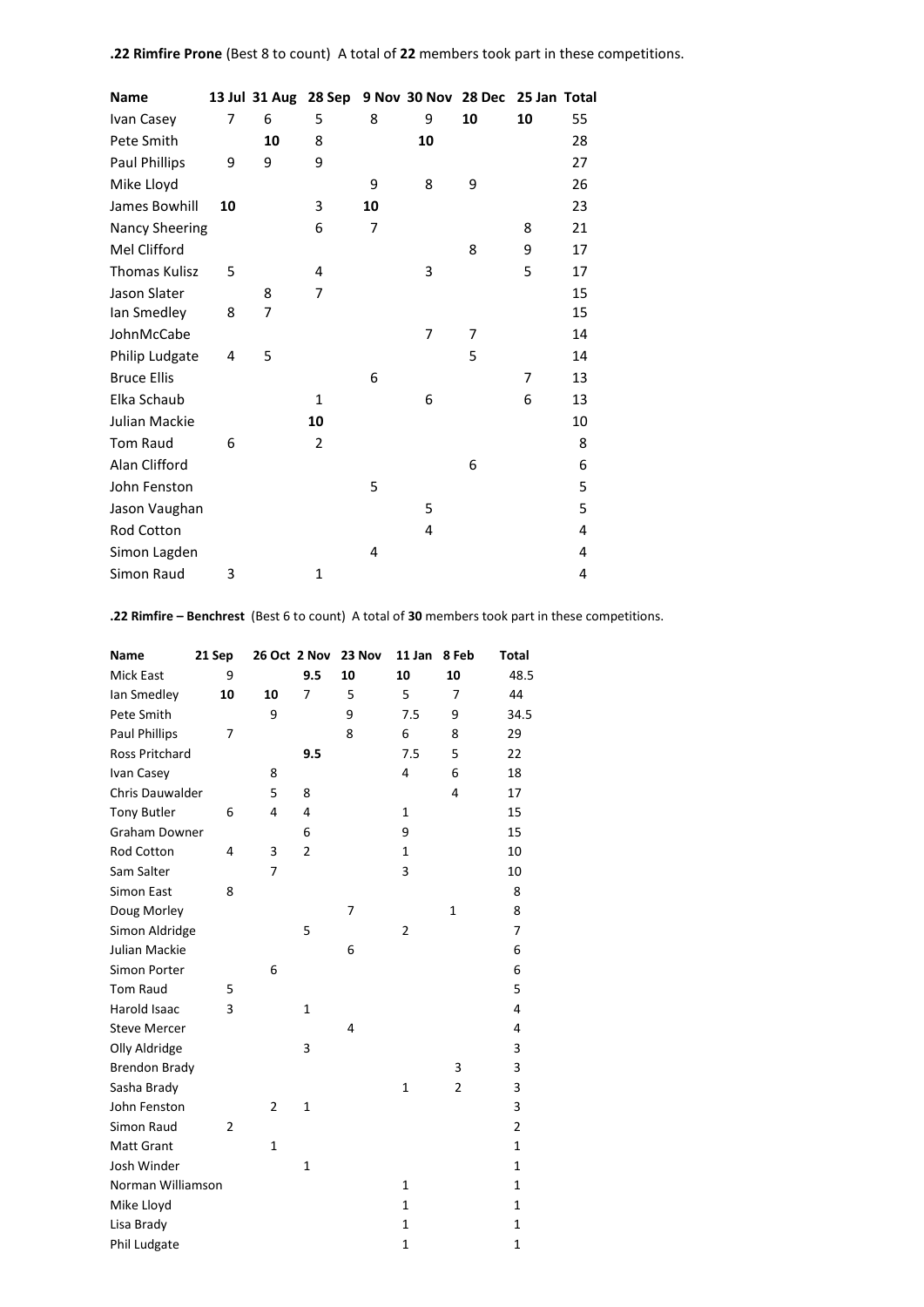# **.22 Rimfire - Offhand** (Best 6 to count) A total of **46** members took part in these competitions.

| <b>Name</b>           | 20 Jul       | 5 Oct          | 2 Nov        | 7 Dec        | 4 Jan          | 1 Feb        | <b>Total</b>   |
|-----------------------|--------------|----------------|--------------|--------------|----------------|--------------|----------------|
| Mick East             | 10           | 9              | 10           | 10           | 10             | 9.5          | 58.5           |
| lan Smedley           | 9            | 7              | 9            | 9            |                | 6            | 40             |
| Chris Dauwalder       |              | 8              | 4            | 7.5          | 9              | 9.5          | 38             |
| <b>Ross Pritchard</b> | 4.5          | 5              | 7            | $\mathbf{1}$ | 4              | 3            | 24.5           |
| <b>Steve Mercer</b>   |              | 3              | 5            | 6            |                | 8            | 22             |
| Pete Smith            |              | 6              |              | 5            | 5              | $\mathbf{1}$ | 17             |
| Chris Blackler        |              | $\overline{2}$ |              | 2            | 6.5            | 5            | 15.5           |
| Matt Mercer           |              |                |              | 7.5          |                | 7            | 14.5           |
| Phillip Ludgate       |              | 1              | 1            | 4            | 6.5            |              | 12.5           |
| Jon McCabe            |              | 4              |              |              | 8              |              | 12             |
| Simon East            |              | 10             |              |              |                |              | 10             |
| John Thornton         | 2.5          |                | 1            | 1            | 3              | 2            | 9.5            |
| <b>Paul Phillips</b>  | 8            |                |              |              |                | $\mathbf{1}$ | 9              |
| Sam Salter            | 6            | 1              |              | 1            | 1              |              | 9              |
| Simon Osborne         |              |                | 8            |              |                |              | 8              |
| Noel Smith            | 7            |                |              |              |                |              | 7              |
| Rod Cotton            |              | $\mathbf{1}$   | $\mathbf{1}$ | $\mathbf{1}$ | $\overline{2}$ | $\mathbf{1}$ | 6              |
|                       |              |                |              |              |                |              |                |
| Graham Downer         |              |                | 6            |              |                |              | 6              |
| <b>Bill Snook</b>     | $\mathbf{1}$ | 1              | 3            | 1            |                |              | 6              |
| Paul Storrer          |              |                |              | $\mathbf{1}$ | 1              | 4            | 6              |
| <b>Tony Butler</b>    | 1            | $\mathbf{1}$   | $\mathbf{1}$ |              | $\mathbf{1}$   | $\mathbf{1}$ | 5              |
| Lloyd Davy            | 4.5          |                |              |              |                |              | 4.5            |
| Darren Christian      |              | 1              |              | 3            |                |              | 4              |
| <b>Steve Monk</b>     | 1            | $\mathbf{1}$   |              | $\mathbf{1}$ |                | $\mathbf{1}$ | 4              |
| Gerry Bateman         | 1            | $\mathbf{1}$   |              | $\mathbf{1}$ |                |              | 3              |
| Ivan Casey            | 2.5          |                |              |              |                |              | 2.5            |
| Olly Aldridge         |              |                | $\mathbf{1}$ | $\mathbf{1}$ |                |              | 2              |
| <b>Brendon Brady</b>  |              |                |              | $\mathbf{1}$ | 1              |              | $\overline{2}$ |
| Lisa Brady            |              |                |              | $\mathbf 1$  | 1              |              | $\overline{2}$ |
| Sasha Brady           |              |                |              | $\mathbf 1$  | 1              |              | $\overline{2}$ |
| Matt Grant            |              |                | 2            |              |                |              | 2              |
| Harold Isaac          |              | 1              | $\mathbf{1}$ |              |                |              | 2              |
| <b>Thomas Kulitz</b>  |              |                |              | $\mathbf{1}$ | $\mathbf{1}$   |              | 2              |
| Simon Lagden          |              |                | $\mathbf 1$  |              |                | 1            | 2              |
| Doug Morley           |              |                |              |              | $\mathbf{1}$   | $\mathbf{1}$ | 2              |
| Dave Jamieson         |              | 1              |              |              |                |              | 1              |
| John Fenston          |              | $\mathbf{1}$   |              |              |                |              | $\mathbf{1}$   |
| David Shepherd        |              |                | $\mathbf{1}$ |              |                |              | 1              |
| <b>Brian Ryder</b>    |              |                | $\mathbf{1}$ |              |                |              | 1              |
| Steve Jugg            |              |                |              | 1            |                |              | 1              |
| Jason Slater          |              |                |              | 1            |                |              | 1              |
| Ali Bamford           |              |                |              | $\mathbf{1}$ |                |              | 1              |
| Chris Jenks           |              |                |              | $\mathbf{1}$ |                |              | $\mathbf{1}$   |
| Elka Schaub           |              |                |              |              | $\mathbf{1}$   |              | 1              |
| <b>Thomas Kulitz</b>  |              |                |              |              | $\mathbf{1}$   |              | 1              |
| John Turnham          |              |                |              |              |                | $\mathbf{1}$ | 1              |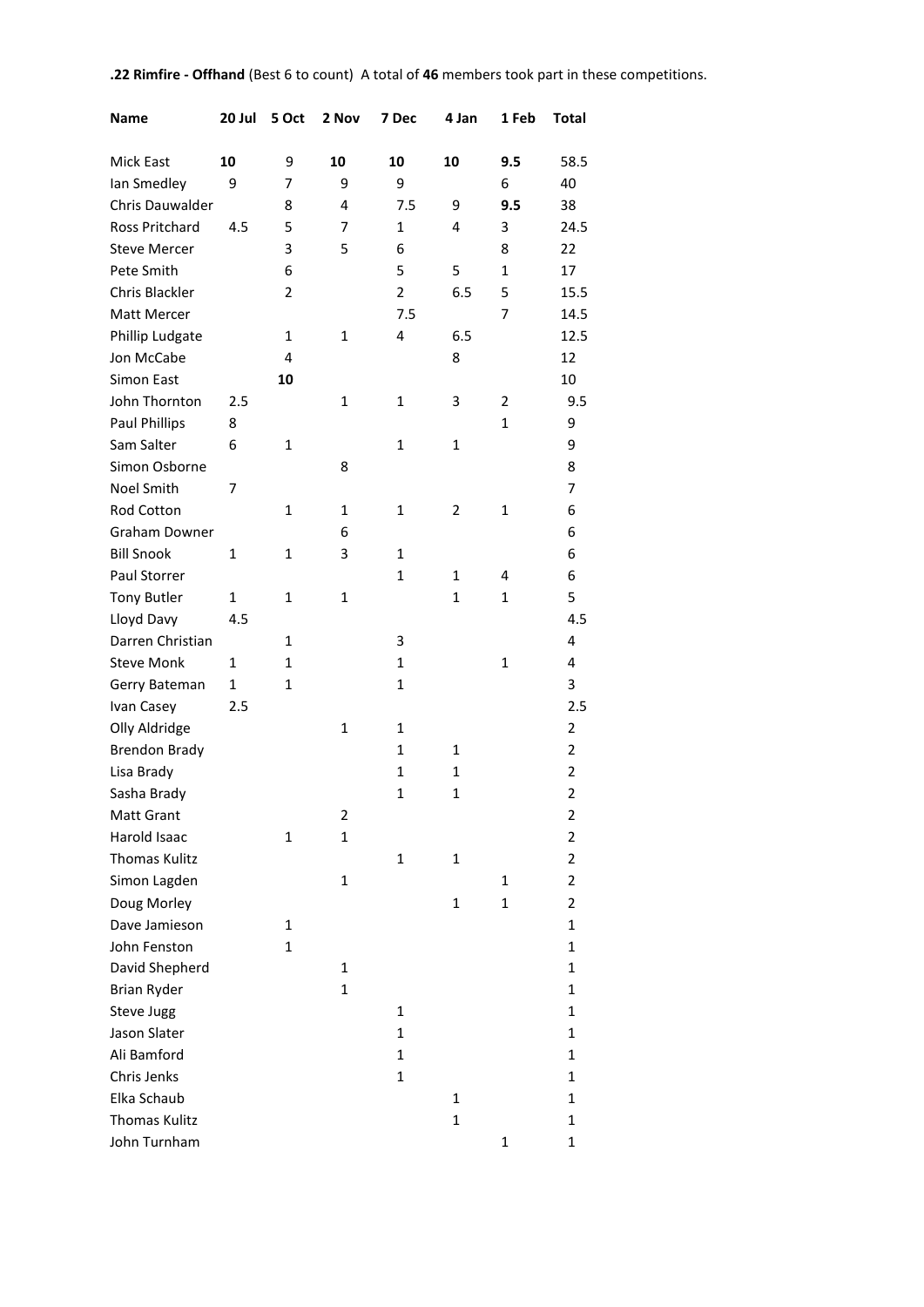| <b>Name</b>           |     |                |                | 6 Jul 20 Jul 5 Oct 2 Nov 7 Dec 4 Jan |              |                | 1 Feb          | <b>Total</b>   |
|-----------------------|-----|----------------|----------------|--------------------------------------|--------------|----------------|----------------|----------------|
| Mick East             | 9   | 10             | 10             | 2                                    | 10           | 10             | 9              | 60             |
| lan Smedley           | 5   | 8              | 6              | 10                                   | 9            |                | 7              | 45             |
| Chris Dauwalder       | 4   |                | 9              | 4                                    | 4.5          | 9              | 8              | 38.5           |
| <b>Steve Mercer</b>   | 10  |                | 8              | 6                                    | 1            |                | 6              | 31             |
| Sam Salter            | 3   | 5              | 3              | 7                                    | $\mathbf{1}$ | 6              | 3              | 28             |
| <b>Ross Pritchard</b> | 2   | $\mathbf{1}$   | 5              | 4                                    | $\mathbf{1}$ | 8              | 4              | 25             |
| Chris Blackler        | 6.5 |                | 4              |                                      | 8            | 5              |                | 23.5           |
| Darren Christian      | 8   |                | 7              |                                      | 2.5          |                |                | 17.5           |
| Matt Mercer           |     |                |                |                                      | 6            |                | 10             | 16             |
| <b>Paul Phillips</b>  | 6.5 | 6              |                |                                      |              |                | $\overline{2}$ | 14.5           |
| Pete Smith            |     |                | $\mathbf{1}$   |                                      | 4.5          | 7              |                | 12.5           |
| Ali Bamford           |     | 9              |                |                                      | 1            |                |                | 10             |
| Simon Lagden          |     |                |                | 4                                    |              |                | 5              | 9              |
| Simon Osborne         |     |                |                | 9                                    |              |                |                | 9              |
| <b>Graham Downer</b>  |     |                |                | 8                                    |              |                |                | 8              |
| Steve Jugg            |     |                |                |                                      | 7            |                |                | 7              |
| Noel Smith            |     | 7              |                |                                      |              |                |                | 7              |
| Rod Cotton            | 1   |                | 1              | 1                                    |              | $\overline{2}$ | 1              | 6              |
| <b>Bill Snook</b>     |     | 4              | 1              | $\mathbf{1}$                         |              |                |                | 6              |
| <b>Tony Butler</b>    | 1   | $\mathbf{1}$   | $\mathbf{1}$   | $\mathbf 1$                          |              | $\mathbf{1}$   |                | 5              |
| <b>Steve Monk</b>     |     | $\overline{2}$ | $\mathbf{1}$   |                                      | 1            |                | 1              | 5              |
| Paul Storrer          |     |                |                |                                      | $\mathbf{1}$ | 4              |                | 5              |
| <b>Brendon Brady</b>  |     |                |                |                                      | $\mathbf{1}$ | 3              |                | 4              |
| Harold Isaac          | 1   |                | $\overline{2}$ | 1                                    |              |                |                | 4              |
| John Thornton         |     | $\mathbf{1}$   |                |                                      | $\mathbf{1}$ | $\mathbf{1}$   | $\mathbf{1}$   | 4              |
| Ivan Casey            |     |                |                | $\mathbf{1}$                         | $\mathbf{1}$ | $\mathbf{1}$   |                | 3              |
| Lloyd Davy            |     | 3              |                |                                      |              |                |                | 3              |
| Chris Jenks           |     |                |                |                                      | 2.5          |                |                | 2.5            |
| Gerry Bateman         |     | 1              | $\mathbf{1}$   |                                      |              |                |                | $\overline{2}$ |
| Phillip Ludgate       |     |                |                |                                      | 1            | $\mathbf 1$    |                | $\overline{2}$ |
| Martin Wilson         | 1   |                |                |                                      |              |                |                | $\mathbf{1}$   |
| <b>Thomas Kulisz</b>  | 1   |                |                |                                      |              |                |                | $\mathbf{1}$   |
| Elke Schaub           | 1   |                |                |                                      |              |                |                | $\mathbf{1}$   |
| Norman Williamson     |     | 1              |                |                                      |              |                |                | $\mathbf{1}$   |
| Dave Jamieson         |     |                | 1              |                                      |              |                |                | $\mathbf 1$    |
| <b>Matt Grant</b>     |     |                |                | 1                                    |              |                |                | 1              |
| <b>Steve Winder</b>   |     |                |                | $\mathbf{1}$                         |              |                |                | $\mathbf{1}$   |
| Olly Aldridge         |     |                |                |                                      | 1            |                |                | $\mathbf{1}$   |
| Simon Aldridge        |     |                |                |                                      | $\mathbf 1$  |                |                | $\mathbf{1}$   |
| <b>Simon Rogers</b>   |     |                |                |                                      |              | 1              |                | $\mathbf{1}$   |
| Sasha Brady           |     |                |                |                                      |              | $\mathbf{1}$   |                | $\mathbf{1}$   |
| Doug Morley           |     |                |                |                                      |              |                | 1              | $\mathbf{1}$   |
| John Turnham          |     |                |                |                                      |              |                | $\mathbf{1}$   | $\mathbf 1$    |

**.22 Rimfire – Speed** (Best 8 to count) A total of **43** members took part in these competitions.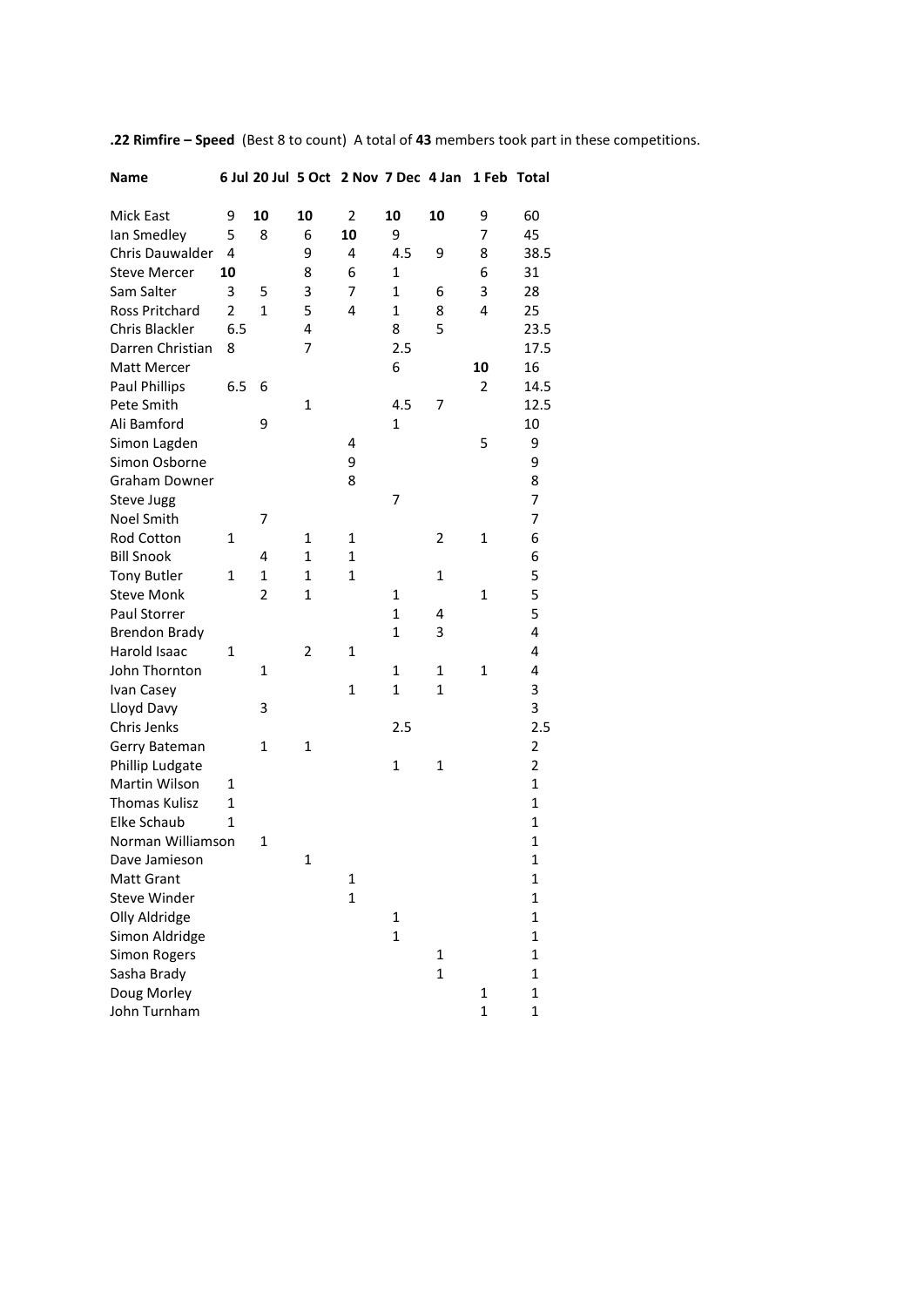|  |  | GR(CF) Offhand (Best 6 to count) A total of 46 members took part in these competitions. |  |  |
|--|--|-----------------------------------------------------------------------------------------|--|--|
|--|--|-----------------------------------------------------------------------------------------|--|--|

| Name                  |              |              |                |              | 3 Aug 24 Aug 21 Sep 26 Oct 23 Nov 11 Jan |                         | 8 Feb          | Total                   |
|-----------------------|--------------|--------------|----------------|--------------|------------------------------------------|-------------------------|----------------|-------------------------|
| Mick East             | 10           | 10           | 9              |              | 10                                       | 10                      | 10             | 59                      |
| lan Smedley           |              | 8.5          | 4.5            | 10           | 8                                        | 9                       | 9              | 49                      |
| Chris Blackler        | 8            | 7            | 7              | 8            |                                          | 3                       | 4.5            | 37.5                    |
| Pete Smith            |              | 5            |                | 7            | 7                                        | 8                       | 8              | 35                      |
| John Thornton         |              | 6            | 8              | 1.5          | 6                                        | 7                       | $\mathbf{1}$   | 29.5                    |
| <b>Steve Mercer</b>   | 8            |              |                | 5            | 9                                        |                         | 6.5            | 28.5                    |
| Chris Dauwalder       | 6            | 1            | $\mathbf{1}$   | $\mathbf{1}$ | 3.5                                      | $\overline{\mathbf{c}}$ | $\mathbf{1}$   | 14.5                    |
| Jason Slater          |              |              | 6              | $\mathbf{1}$ |                                          | 5                       | $\mathbf{1}$   | 13                      |
| <b>Paul Phillips</b>  |              | $\mathbf{1}$ | $\overline{2}$ |              | $\overline{2}$                           | 4                       | $\overline{2}$ | 11                      |
| Phillip Ludgate       |              | 8.5          |                | $\mathbf{1}$ |                                          | $\mathbf{1}$            |                | 10.5                    |
| Simon East            |              |              | 10             |              |                                          |                         |                | 10                      |
| <b>Ross Pritchard</b> |              |              | $\mathbf{1}$   |              |                                          | 6                       | 3              | 10                      |
| Ivan Casey            | 8            |              |                |              | $\mathbf{1}$                             |                         |                | 9                       |
| Gary Jeffries         | 3            | $\mathbf{1}$ | 3              |              | $\mathbf{1}$                             | $\mathbf{1}$            |                | 9                       |
| Simon Lagden          |              |              |                | 1.5          | $\mathbf{1}$                             |                         | 6.5            | 9                       |
| Ed Warden             |              |              |                | 9            |                                          |                         |                | 9                       |
| Matt Mercer           | 5            |              |                | 3            |                                          |                         |                | 8                       |
| Julian Mackie         |              | 4            |                |              | 3.5                                      |                         |                | 7.5                     |
| <b>Bill Snook</b>     | 1            |              |                | $\mathbf{1}$ | 5                                        |                         |                | 7                       |
| Rod Cotton            |              |              | 4.5            | $\mathbf{1}$ |                                          | 1                       | 1              | 7.5                     |
| <b>Steve Monk</b>     | 2            |              | $\mathbf{1}$   |              | $\mathbf{1}$                             | $\mathbf{1}$            | $\mathbf{1}$   | 6                       |
| Simon Osborne         |              |              |                | 6            |                                          |                         |                | 6                       |
| Sam Salter            | 4            | 2            |                |              |                                          |                         |                | 6                       |
| Simon Raud            | 1            | $\mathbf{1}$ | $\mathbf{1}$   | 1            | $\mathbf{1}$                             |                         |                | 5                       |
| <b>Richard Clapp</b>  |              |              |                |              |                                          |                         | 4.5            | 4.5                     |
| <b>Tony Butler</b>    | 1            |              | $\mathbf{1}$   | $\mathbf{1}$ | $\mathbf{1}$                             |                         |                | 4                       |
| Peter Kiy             | $\mathbf{1}$ | $\mathbf{1}$ | $\mathbf{1}$   |              |                                          |                         | $\mathbf{1}$   | 4                       |
| Mike Lloyd            |              |              |                | 4            |                                          |                         |                | 4                       |
| Hal Bohne             |              | 3            |                |              |                                          |                         |                | 3                       |
| Harold Isaac          | 1            | $\mathbf{1}$ | $\mathbf{1}$   |              |                                          |                         |                | 3                       |
| <b>Thomas Kulitz</b>  | 1            |              |                |              |                                          | 1                       | 1              | 3                       |
| Doug Morley           |              |              |                | 1            | 1                                        |                         | $\mathbf{1}$   | 3                       |
| <b>Tom Raud</b>       |              | $\mathbf{1}$ | $\mathbf{1}$   | $\mathbf{1}$ |                                          |                         |                | 3                       |
| Elke Schaub           | 1            |              |                |              |                                          | 1                       | $\mathbf{1}$   | 3                       |
| <b>Brendon Brady</b>  |              |              |                |              |                                          | $\mathbf 1$             | $\mathbf 1$    | $\overline{\mathbf{c}}$ |
| Matt Grant            |              |              |                | 1            |                                          | 1                       |                | 2                       |
| Dave Jamieson         | 1            |              | 1              |              |                                          |                         |                | $\overline{2}$          |
| John Turnham          |              |              |                |              |                                          | $\mathbf 1$             | $\mathbf{1}$   | $\overline{2}$          |
| Jason Vaughan         | 1            |              |                |              |                                          |                         |                | 1                       |
| Martin Wilson         |              | $\mathbf{1}$ |                |              |                                          |                         |                | $\mathbf 1$             |
| <b>Chris Briggs</b>   |              |              | $\mathbf{1}$   |              |                                          |                         |                | $\mathbf 1$             |
| Gerry Bateman         |              |              | $\mathbf{1}$   |              |                                          |                         |                | $\mathbf 1$             |
| Jon McCabe            |              |              |                | $\mathbf{1}$ |                                          |                         |                | 1                       |
| Steve Jugg            |              |              |                |              | 1                                        |                         |                | 1                       |
| Olly Aldridge         |              |              |                |              |                                          | 1                       |                | $\mathbf 1$             |
| David Shepherd        |              |              |                |              |                                          |                         | 1              | $\mathbf 1$             |
|                       |              |              |                |              |                                          |                         |                |                         |